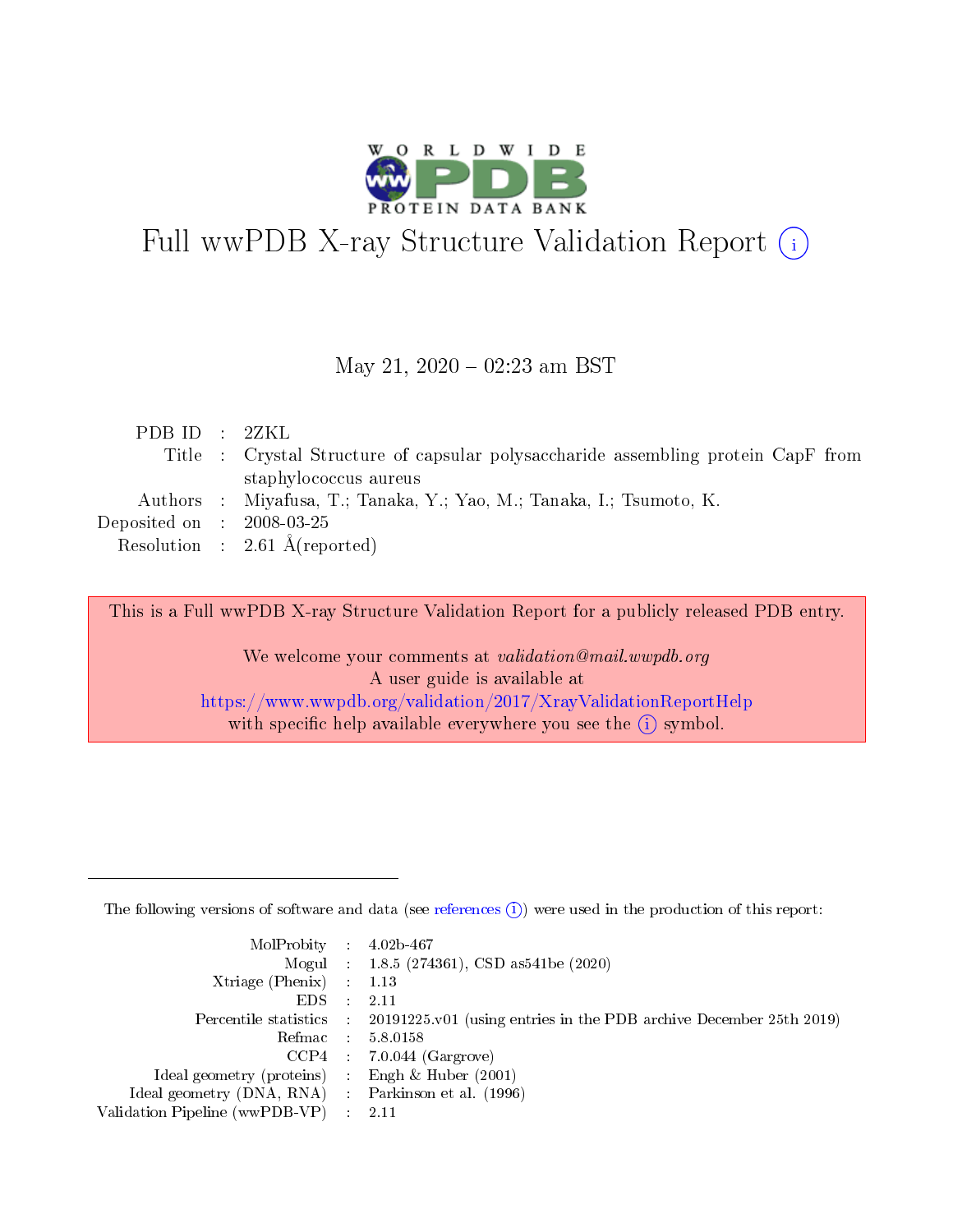## 1 [O](https://www.wwpdb.org/validation/2017/XrayValidationReportHelp#overall_quality)verall quality at a glance  $(i)$

The following experimental techniques were used to determine the structure: X-RAY DIFFRACTION

The reported resolution of this entry is 2.61 Å.

Percentile scores (ranging between 0-100) for global validation metrics of the entry are shown in the following graphic. The table shows the number of entries on which the scores are based.



| Metric                | Whole archive        | Similar resolution                                                        |
|-----------------------|----------------------|---------------------------------------------------------------------------|
|                       | $(\#\text{Entries})$ | $\phi^{\prime}\#\mathrm{Entries}, \mathrm{resolution~range}(\mathrm{A}).$ |
| $R_{free}$            | 130704               | 3797 (2.64-2.60)                                                          |
| Clashscore            | 141614               | $4168(2.64-2.60)$                                                         |
| Ramachandran outliers | 138981               | 4093 $(2.64 - 2.60)$                                                      |
| Sidechain outliers    | 138945               | $4093(2.64-2.60)$                                                         |
| RSRZ outliers         | 127900               | $3731(2.64-2.60)$                                                         |

The table below summarises the geometric issues observed across the polymeric chains and their fit to the electron density. The red, orange, yellow and green segments on the lower bar indicate the fraction of residues that contain outliers for  $>=3, 2, 1$  and 0 types of geometric quality criteria respectively. A grey segment represents the fraction of residues that are not modelled. The numeric value for each fraction is indicated below the corresponding segment, with a dot representing fractions  $\epsilon=5\%$  The upper red bar (where present) indicates the fraction of residues that have poor fit to the electron density. The numeric value is given above the bar.

| Mol | ${\rm Chain}$ | Length | Quality of chain |     |    |  |  |  |
|-----|---------------|--------|------------------|-----|----|--|--|--|
|     |               |        | 6%               |     |    |  |  |  |
|     |               | 369    | 62%              | 28% | 8% |  |  |  |

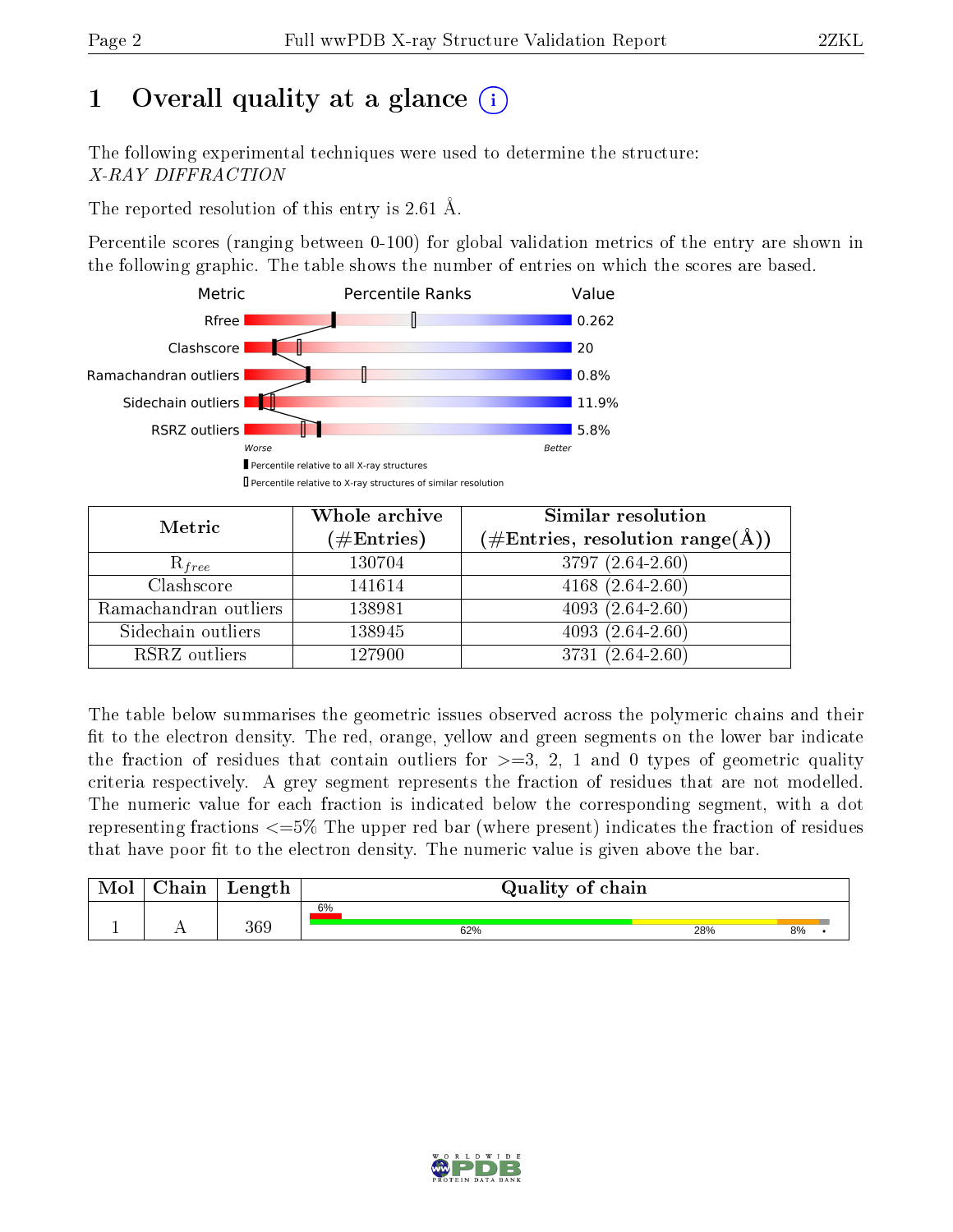## 2 Entry composition (i)

There are 4 unique types of molecules in this entry. The entry contains 2940 atoms, of which 0 are hydrogens and 0 are deuteriums.

In the tables below, the ZeroOcc column contains the number of atoms modelled with zero occupancy, the AltConf column contains the number of residues with at least one atom in alternate conformation and the Trace column contains the number of residues modelled with at most 2 atoms.

• Molecule 1 is a protein called Capsular polysaccharide synthesis enzyme Cap5F.

| Mol | Chain | $\mid$ Residues | Atoms               |      |     |     |  | $\rm{ZeroOcc}$   $\rm{AltConf}$   $\rm{Trace}$ |  |
|-----|-------|-----------------|---------------------|------|-----|-----|--|------------------------------------------------|--|
|     |       | 361             | $\rm Total$<br>2916 | 1866 | 482 | 561 |  |                                                |  |

• Molecule 2 is ZINC ION (three-letter code: ZN) (formula: Zn).

|  | $\text{Mol}$   Chain   Residues | - Atoms  | $\mid$ ZeroOcc $\mid$ AltConf |  |
|--|---------------------------------|----------|-------------------------------|--|
|  |                                 | Total Zn |                               |  |

• Molecule 3 is GLYCEROL (three-letter code: GOL) (formula:  $C_3H_8O_3$ ).



|  | $\text{Mol}$   Chain   Residues | <b>Atoms</b> | $ZeroOcc \   \ AltConf$ |  |
|--|---------------------------------|--------------|-------------------------|--|
|  |                                 | Total C C    |                         |  |

• Molecule 4 is water.

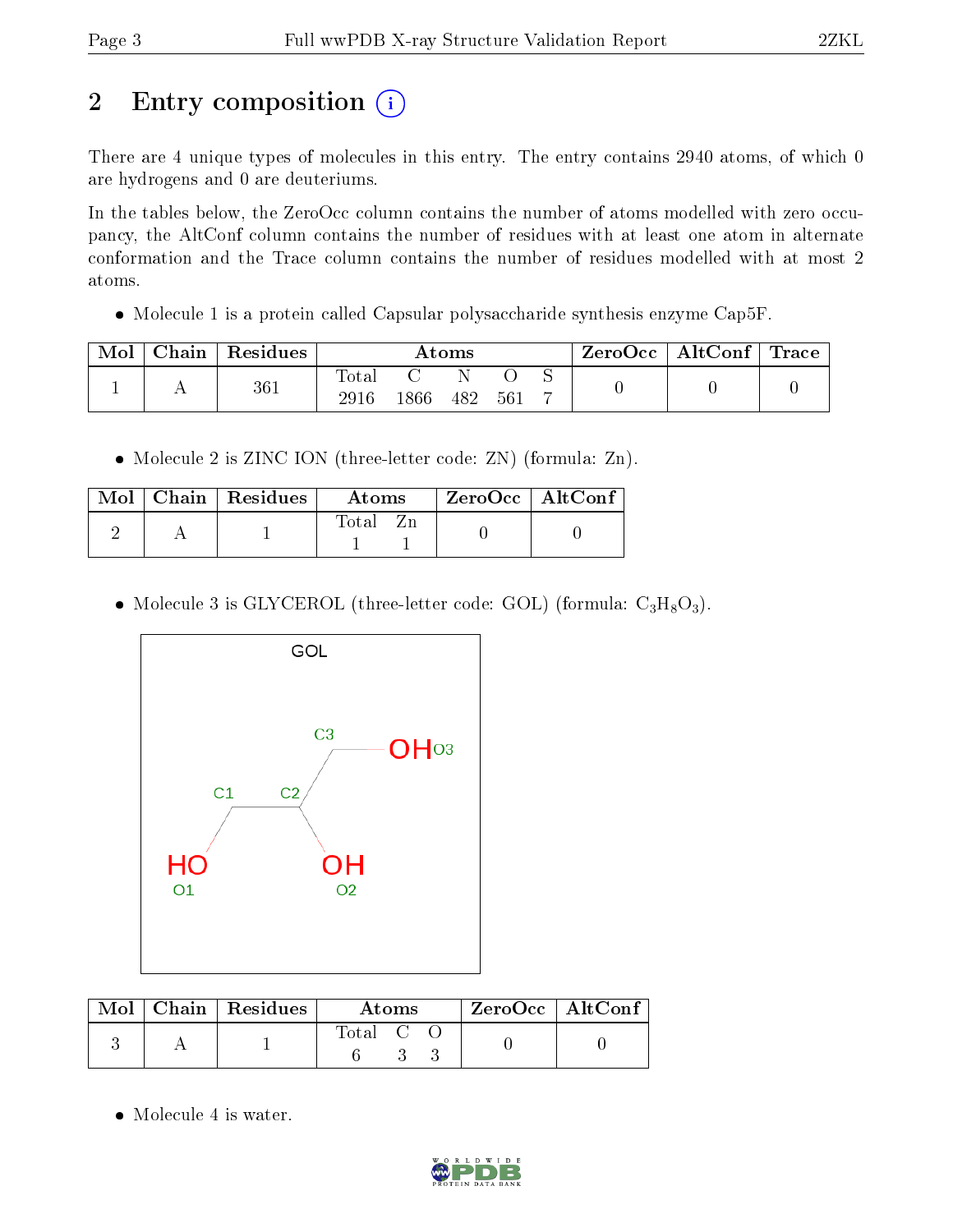|  | $\text{Mol}$   Chain   Residues | Atoms | ZeroOcc   AltConf |
|--|---------------------------------|-------|-------------------|
|  |                                 | Total |                   |

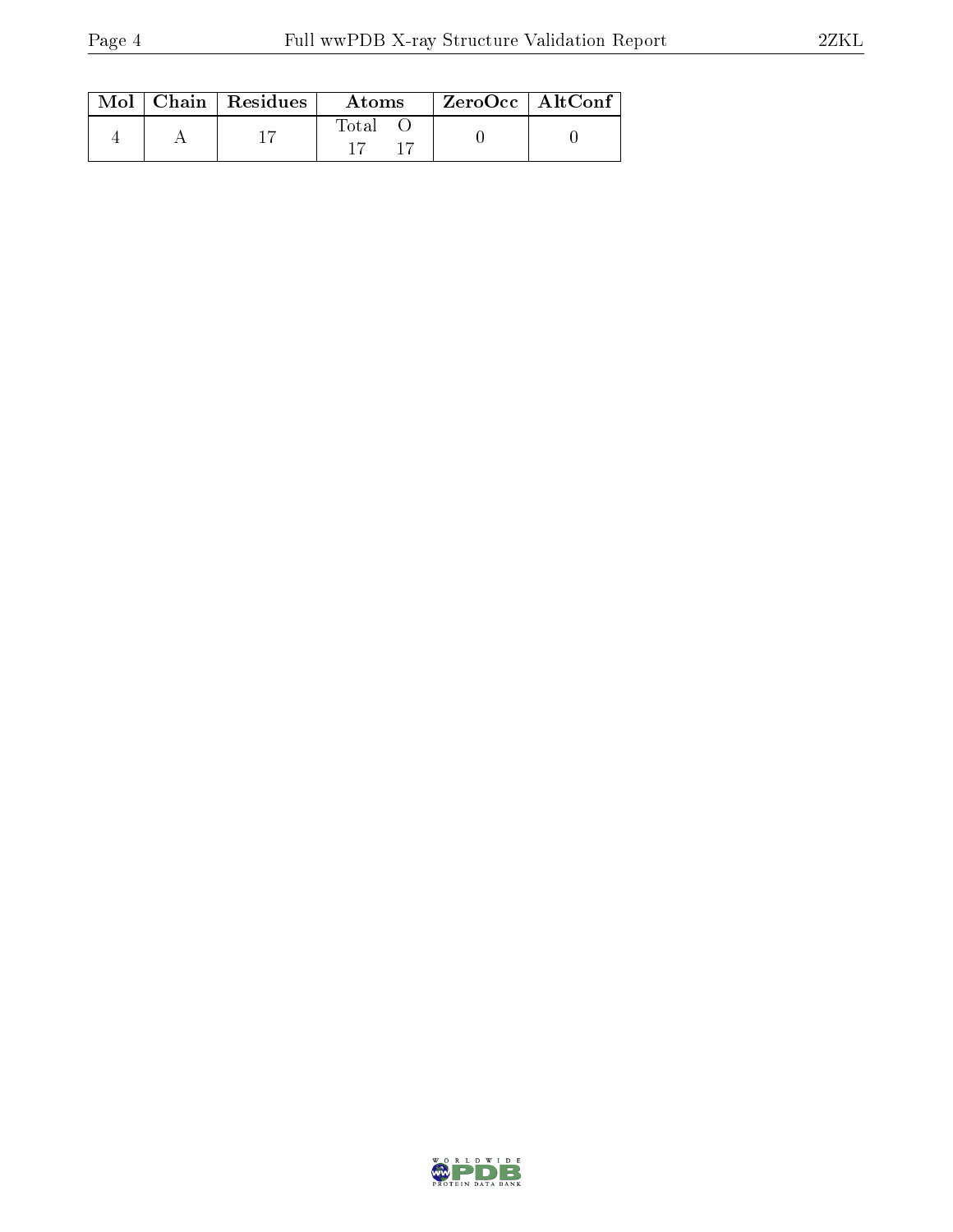## 3 Residue-property plots  $(i)$

These plots are drawn for all protein, RNA and DNA chains in the entry. The first graphic for a chain summarises the proportions of the various outlier classes displayed in the second graphic. The second graphic shows the sequence view annotated by issues in geometry and electron density. Residues are color-coded according to the number of geometric quality criteria for which they contain at least one outlier: green  $= 0$ , yellow  $= 1$ , orange  $= 2$  and red  $= 3$  or more. A red dot above a residue indicates a poor fit to the electron density (RSRZ  $> 2$ ). Stretches of 2 or more consecutive residues without any outlier are shown as a green connector. Residues present in the sample, but not in the model, are shown in grey.



• Molecule 1: Capsular polysaccharide synthesis enzyme Cap5F

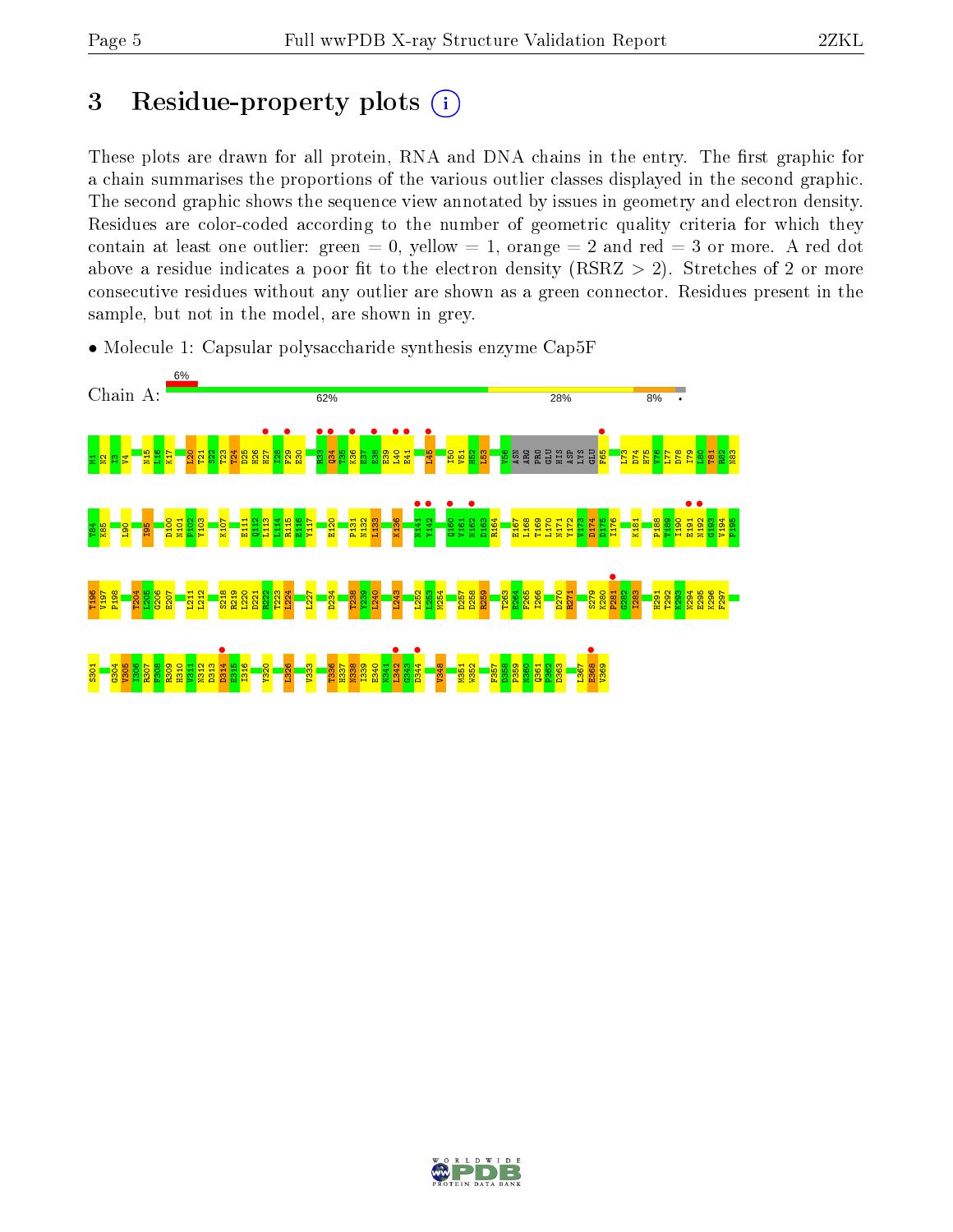## 4 Data and refinement statistics  $(i)$

| Property                                                             | Value                                                          | Source     |
|----------------------------------------------------------------------|----------------------------------------------------------------|------------|
| Space group                                                          | P 32 2 1                                                       | Depositor  |
| Cell constants                                                       | $119.64\text{\AA}$<br>$119.64\text{\AA}$<br>$129.45\text{\AA}$ |            |
| a, b, c, $\alpha$ , $\beta$ , $\gamma$                               | $90.00^\circ$<br>$120.00^{\circ}$<br>$90.00^\circ$             | Depositor  |
| Resolution $(A)$                                                     | 10.00<br>$-2.61$                                               | Depositor  |
|                                                                      | 39.16<br>$-2.61$                                               | <b>EDS</b> |
| % Data completeness                                                  | $98.7(10.00-2.61)$                                             | Depositor  |
| (in resolution range)                                                | $98.6(39.16-2.61)$                                             | <b>EDS</b> |
| $R_{merge}$                                                          | 0.05                                                           | Depositor  |
| $\mathrm{R}_{sym}$                                                   | (Not available)                                                | Depositor  |
| $\sqrt{I/\sigma(I)} > 1$                                             | 7.85 (at $2.61\text{\AA}$ )                                    | Xtriage    |
| Refinement program                                                   | $\overline{\text{CNS} 1.1}$                                    | Depositor  |
|                                                                      | $\overline{0.238}$ ,<br>0.273                                  | Depositor  |
| $R, R_{free}$                                                        | 0.232<br>0.262<br>$\mathbf{A}$                                 | DCC        |
| $\mathcal{R}_{free}$ test set                                        | 1682 reflections $(5.15\%)$                                    | wwPDB-VP   |
| Wilson B-factor $(A^2)$                                              | 63.8                                                           | Xtriage    |
| Anisotropy                                                           | 0.093                                                          | Xtriage    |
| Bulk solvent $k_{sol}(e/\mathring{A}^3)$ , $B_{sol}(\mathring{A}^2)$ | $0.39$ , $46.0$                                                | <b>EDS</b> |
| L-test for twinning <sup>2</sup>                                     | $< L >$ = 0.51, $< L2 >$ = 0.34                                | Xtriage    |
| Estimated twinning fraction                                          | $0.017$ for $-h,-k,l$                                          | Xtriage    |
| $F_o, F_c$ correlation                                               | 0.94                                                           | <b>EDS</b> |
| Total number of atoms                                                | 2940                                                           | wwPDB-VP   |
| Average B, all atoms $(A^2)$                                         | 62.0                                                           | wwPDB-VP   |

Xtriage's analysis on translational NCS is as follows: The largest off-origin peak in the Patterson function is  $3.40\%$  of the height of the origin peak. No significant pseudotranslation is detected.

<sup>&</sup>lt;sup>2</sup>Theoretical values of  $\langle |L| \rangle$ ,  $\langle L^2 \rangle$  for acentric reflections are 0.5, 0.333 respectively for untwinned datasets, and 0.375, 0.2 for perfectly twinned datasets.



<span id="page-5-1"></span><span id="page-5-0"></span><sup>1</sup> Intensities estimated from amplitudes.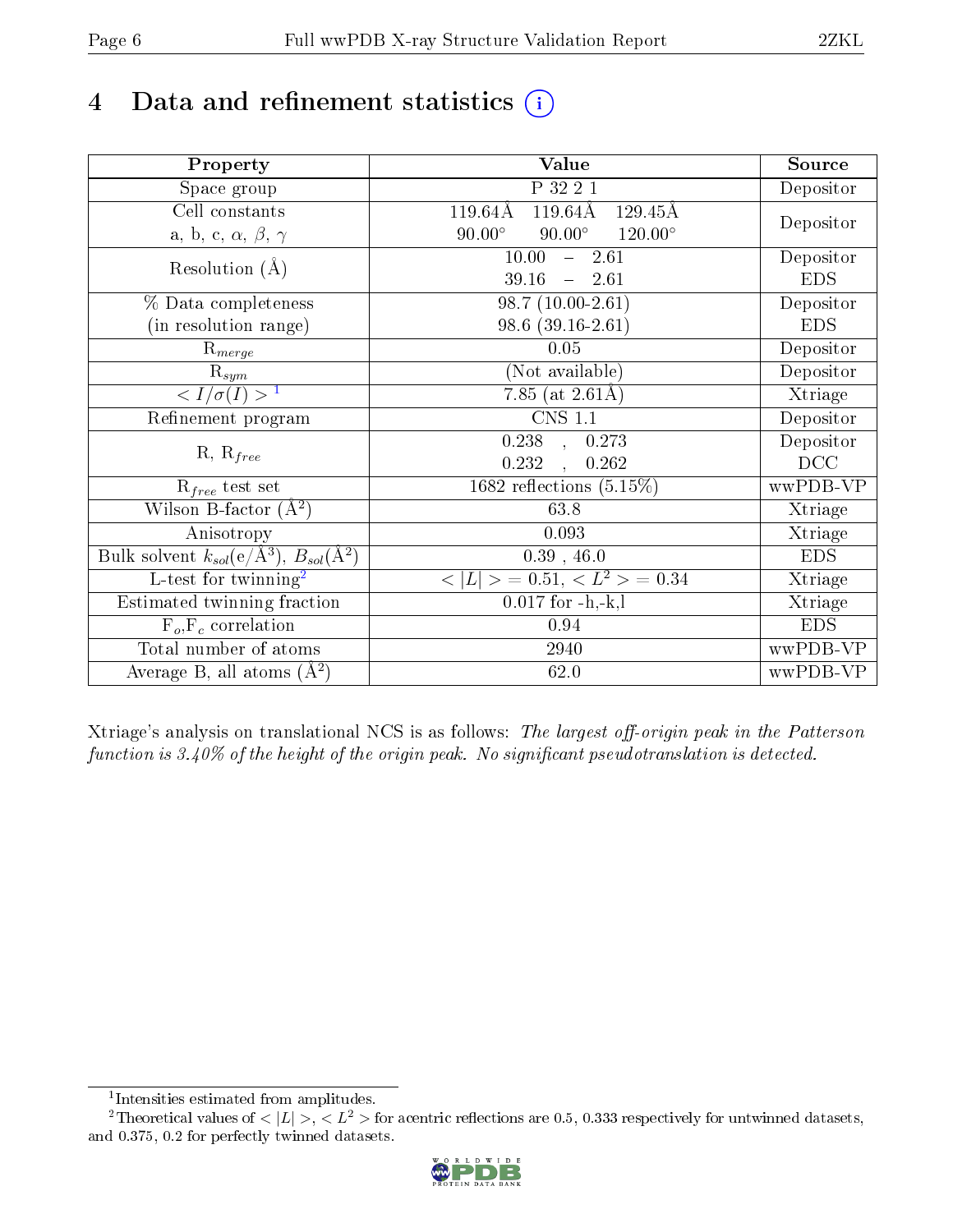## 5 Model quality  $(i)$

## 5.1 Standard geometry  $(i)$

Bond lengths and bond angles in the following residue types are not validated in this section: GOL, ZN

The Z score for a bond length (or angle) is the number of standard deviations the observed value is removed from the expected value. A bond length (or angle) with  $|Z| > 5$  is considered an outlier worth inspection. RMSZ is the root-mean-square of all Z scores of the bond lengths (or angles).

| $Mol$   Chain |      | Bond lengths                            | Bond angles |                    |  |
|---------------|------|-----------------------------------------|-------------|--------------------|--|
|               |      | RMSZ $\mid \#  Z  > 5 \mid$ RMSZ $\mid$ |             | $\# Z  > 5$        |  |
|               | 0.38 | 0/2981                                  | 0.67        | $1/4048$ $(0.0\%)$ |  |

There are no bond length outliers.

All (1) bond angle outliers are listed below:

|  |  |                           | $\mid$ Mol $\mid$ Chain $\mid$ Res $\mid$ Type $\mid$ Atoms $\mid$ Z $\mid$ Observed $({}^o)$ $\mid$ Ideal $({}^o)$ |           |
|--|--|---------------------------|---------------------------------------------------------------------------------------------------------------------|-----------|
|  |  | 136   LYS   N-CA-C   5.54 | -125.97                                                                                                             | -- 111 00 |

There are no chirality outliers.

There are no planarity outliers.

### $5.2$  Too-close contacts  $(i)$

In the following table, the Non-H and H(model) columns list the number of non-hydrogen atoms and hydrogen atoms in the chain respectively. The H(added) column lists the number of hydrogen atoms added and optimized by MolProbity. The Clashes column lists the number of clashes within the asymmetric unit, whereas Symm-Clashes lists symmetry related clashes.

|  |      |      | Mol   Chain   Non-H   H(model)   H(added)   Clashes   Symm-Clashes |
|--|------|------|--------------------------------------------------------------------|
|  | 2916 | 2873 |                                                                    |
|  |      |      |                                                                    |
|  |      |      |                                                                    |
|  |      |      |                                                                    |
|  | 2940 | 2880 |                                                                    |

The all-atom clashscore is defined as the number of clashes found per 1000 atoms (including hydrogen atoms). The all-atom clashscore for this structure is 20.

All (116) close contacts within the same asymmetric unit are listed below, sorted by their clash

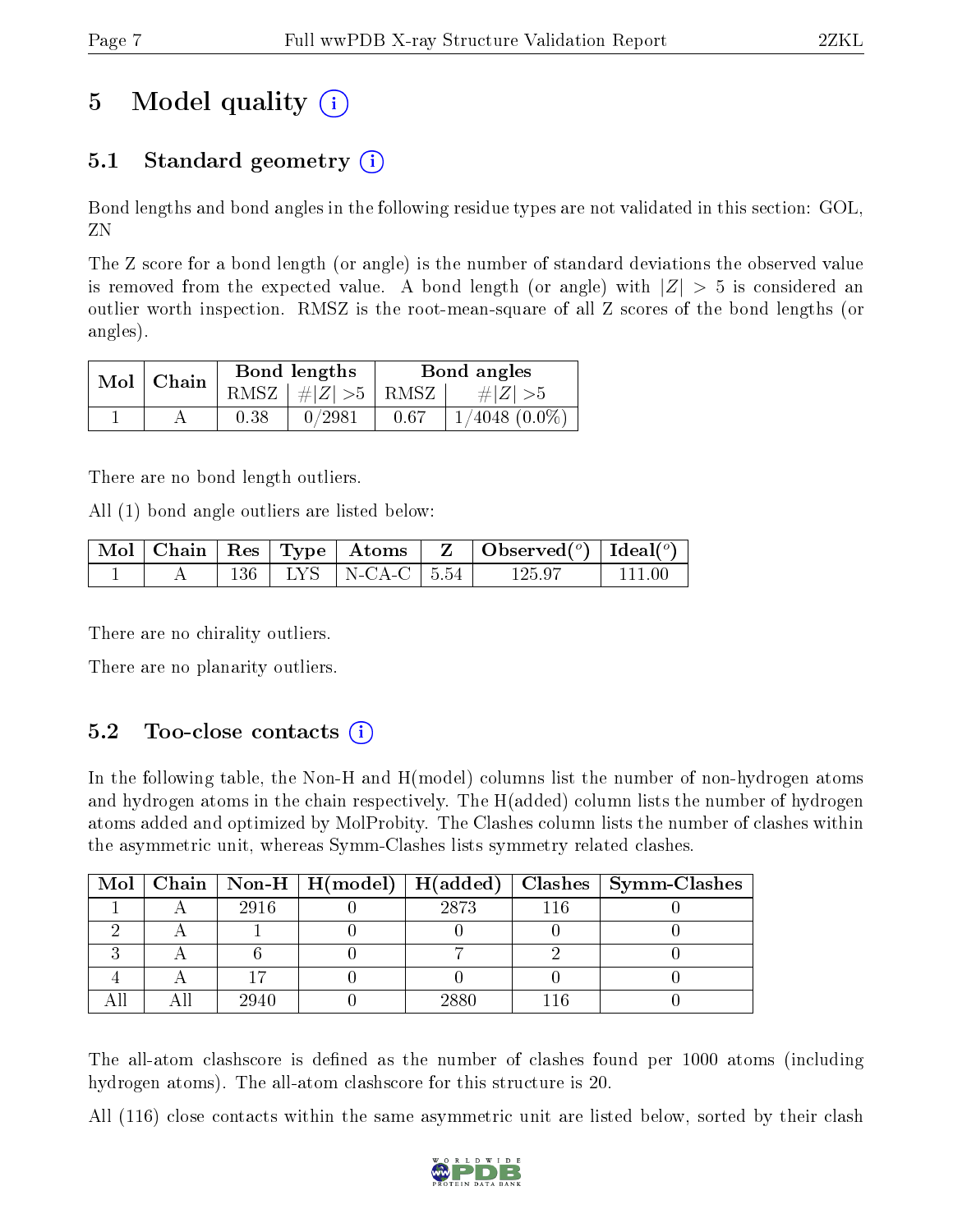magnitude.

| Atom-1                        | Atom-2                          | Interatomic    | Clash         |
|-------------------------------|---------------------------------|----------------|---------------|
|                               |                                 | distance $(A)$ | overlap $(A)$ |
| 1: A:279: SER: HB3            | 1: A: 283: ILE: HD11            | 1.29           | 1.13          |
| 1: A:95: ILE:HD12             | 1:A:131:PRO:HA                  | 1.40           | 1.01          |
| 1: A: 336: THR: HG21          | 1:A:367:LEU:HB3                 | 1.56           | 0.87          |
| 1: A:301:SER:HB3              | 1: A:348: VAL:CG1               | 2.04           | 0.87          |
| 1: A:204:THR:HG22             | 1:A:207:GLU:H                   | 1.40           | 0.86          |
| 1:A:279:SER:CB                | 1: A: 283: ILE: HD11            | 2.07           | 0.85          |
| 1: A: 168: LEU: HB3           | 1: A: 170: LEU: HD21            | 1.61           | 0.81          |
| 1:A:131:PRO:CD                | $1: A:171: \overline{ASN:HD22}$ | 2.04           | 0.70          |
| 1:A:131:PRO:HD2               | 1:A:171:ASN:HD22                | 1.56           | 0.70          |
| 1: A: 338: ASN: C             | 1:A:338:ASN:HD22                | 1.94           | 0.70          |
| 1:A:24:THR:HG23               | 1: A:26: HIS:H                  | 1.56           | 0.69          |
| 1:A:309:ARG:HH11              | 1:A:369:VAL:HB                  | 1.58           | 0.68          |
| 1:A:280:LYS:O                 | 1:A:283:ILE:HD12                | 1.92           | 0.67          |
| 1:A:164:ARG:O                 | 1: A:204:THR:HG23               | 1.94           | 0.67          |
| 1:A:101:ASN:HD21              | 1: A: 103: TYR: HB3             | 1.60           | 0.66          |
| 1: A: 336: THR: CG2           | 1:A:367:LEU:HB3                 | 2.25           | 0.65          |
| 1: A:20:LEU:O                 | 1:A:24:THR:HG22                 | 1.97           | 0.64          |
| 1:A:78:ASP:O                  | 1: A:81:THR:HB                  | 1.97           | 0.64          |
| 1:A:265:PHE:O                 | 1:A:266:ILE:HD12                | 1.97           | 0.64          |
| 1: A:75: HIS: HE1             | $1:$ A:79:ILE:HD11              | 1.63           | 0.63          |
| 1: A:301:SER:HB3              | 1:A:348:VAL:HG12                | 1.81           | 0.62          |
| 1:A:305:VAL:HG22              | 1: A: 342: LEU: HD22            | 1.81           | 0.62          |
| 1: A:36: LYS: HB2             | 1:A:39:GLU:OE1                  | 2.00           | 0.61          |
| 1: A:51: VAL: HG12            | 1: A:53:LEU:HD13                | 1.82           | 0.60          |
| 1:A:305:VAL:HG22              | 1:A:342:LEU:CD2                 | 2.31           | 0.60          |
| 1:A:270:ASP:C                 | 1:A:271:ARG:HG2                 | 2.23           | 0.59          |
| 1: A:204:THR:HG23             | 1: A:206: GLY: H                | 1.68           | 0.59          |
| 1:A:24:THR:HG23               | 1: A:26: HIS:N                  | 2.17           | 0.59          |
| 1:A:168:LEU:HB3               | 1: A:170: LEU: CD2              | 2.32           | 0.58          |
| 1:A:309:ARG:NH1               | 1:A:369:VAL:HB                  | 2.17           | 0.58          |
| 1:A:4:VAL:CG2                 | 1:A:50:ILE:HG13                 | 2.34           | 0.58          |
| 1: A:304: GLY:HA2             | 1:A:342:LEU:HB2                 | 1.86           | 0.58          |
| 1:A:309:ARG:HD3               | 1:A:369:VAL:CG1                 | 2.33           | 0.57          |
| 1: A:172: TYR: CD2            | 1:A:174:ASP:HB2                 | 2.39           | 0.57          |
| 1: A:279: SER:HB3             | 1: A:283: ILE: CD1              | 2.19           | 0.56          |
| $1:A:23:THR:HG$ <sup>21</sup> | 1: A: 181: LYS: NZ              | 2.20           | 0.56          |
| 1:A:307:ARG:O                 | 1:A:337:HIS:HA                  | 2.06           | 0.56          |
| 1:A:368:GLU:O                 | 1: A:369: VAL:HB                | 2.07           | 0.55          |
| 1: A:369: VAL: OXT            | 1:A:369:VAL:HG12                | 2.07           | 0.55          |
| 1:A:77:LEU:HB3                | 1: A:117: TYR: CE2              | 2.41           | 0.54          |
| 1:A:95:ILE:CD1                | 1:A:131:PRO:HA                  | 2.28           | 0.54          |

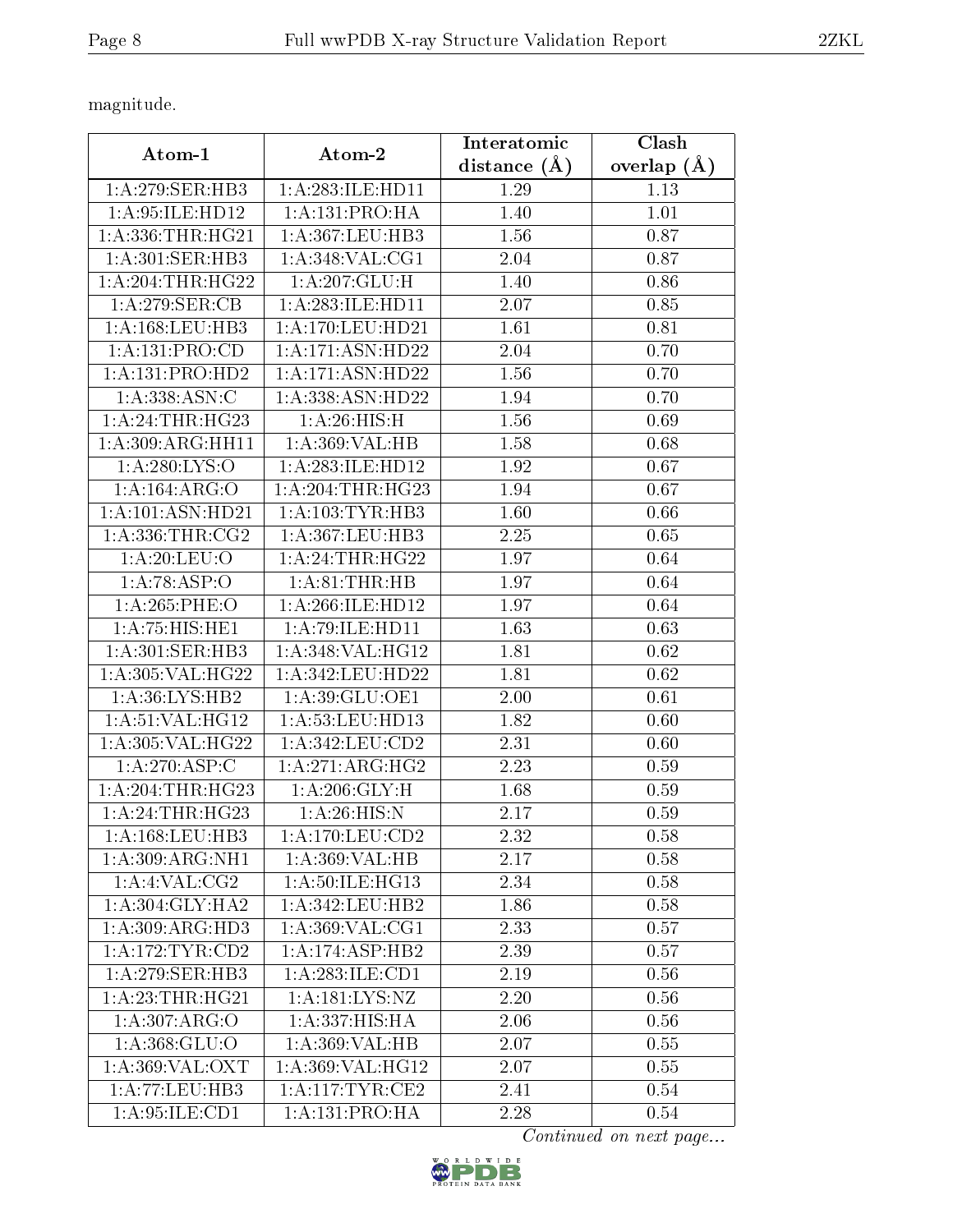| Continuea from previous page  |                      | Interatomic    | Clash         |
|-------------------------------|----------------------|----------------|---------------|
| Atom-1                        | Atom-2               | distance $(A)$ | overlap $(A)$ |
| 1:A:75:HIS:CE1                | 1:A:79:ILE:HD11      | 2.42           | 0.54          |
| 1: A: 336: THR: HG21          | 1:A:367:LEU:CB       | 2.33           | 0.54          |
| 1: A:310:HIS:HD2              | 1: A:312: ASN:H      | 1.56           | 0.54          |
| 1: A:51: VAL: HG12            | 1: A:53:LEU:CD1      | 2.39           | 0.53          |
| 1: A:309: ARG:HD3             | 1:A:369:VAL:HG11     | 1.91           | 0.53          |
| 1: A:23:THR:HG21              | 1:A:181:LYS:HZ1      | 1.72           | 0.53          |
| 1:A:259:ARG:HH11              | 1:A:259:ARG:HG2      | 1.76           | 0.51          |
| 1:A:17:LYS:HE2                | 1: A:30: GLU:OE2     | 2.11           | 0.51          |
| 1: A: 368: GLU: CD            | 1:A:369:VAL:H        | 2.13           | 0.51          |
| 1: A:316: ILE: HDI1           | 1:A:369:VAL:HG13     | 1.93           | 0.51          |
| 1:A:83:ASN:OD1                | 1: A:85: LYS:HG3     | 2.11           | 0.50          |
| $1:$ A:101:ASN:ND2            | 1: A: 103: TYR: HB3  | 2.25           | 0.50          |
| 1:A:292:THR:HA                | 1:A:333:VAL:HG11     | 1.93           | 0.50          |
| 1:A:191:GLU:O                 | 1:A:192:ASN:HB2      | 2.12           | 0.49          |
| $1:A:204$ : THR: HB           | 1:A:207:GLU:OE2      | 2.11           | 0.49          |
| 1: A:294: ASN: C              | 1:A:295:GLU:HG3      | 2.34           | 0.48          |
| 1:A:2:ASN:ND2                 | 1:A:27:HIS:HB3       | 2.29           | 0.48          |
| 1:A:131:PRO:O                 | 1:A:133:LEU:HD13     | 2.14           | 0.48          |
| 1:A:259:ARG:NH1               | 1: A:259: ARG: HG2   | 2.28           | 0.48          |
| 1:A:4:VAL:HG12                | 1:A:29:PHE:HB2       | 1.95           | 0.48          |
| $1:A:305:V\overline{AL:HG13}$ | 1: A:320: TYR: CD2   | 2.48           | 0.48          |
| 1: A:316: ILE: CD1            | 1:A:369:VAL:HG13     | 2.43           | 0.48          |
| 1: A: 338: ASN: C             | 1:A:338:ASN:ND2      | 2.65           | 0.47          |
| 1: A:369: VAL: OXT            | 1: A:369: VAL:CG1    | 2.62           | 0.47          |
| 1:A:234:ASP:O                 | 1: A:238:THR:CG2     | 2.62           | 0.47          |
| 1:A:95:ILE:HD13               | 1: A:95: ILE:H       | 1.80           | 0.47          |
| 1: A:204:THR:CG2              | 1: A: 207: GLU: HG3  | 2.45           | 0.47          |
| 1: A: 103: TYR: O             | 1: A:107: LYS: HG2   | 2.14           | 0.47          |
| 1:A:258:ASP:O                 | 1: A:280:LYS:HD2     | 2.15           | 0.47          |
| 1: A:204:THR:CG2              | 1: A:206: GLY:H      | 2.28           | 0.46          |
| 1:A:17:LYS:HZ1                | 1:A:21:THR:HG21      | 1.79           | 0.46          |
| 1:A:24:THR:HG23               | 1:A:25:ASP:N         | 2.29           | 0.46          |
| 1: A: 73: LEU: HD23           | 1: A:113: LEU: HD23  | 1.97           | 0.46          |
| 1:A:194:VAL:O                 | 1: A:196:THR:HG22    | 2.15           | 0.46          |
| 1:A:191:GLU:HB3               | 1: A: 196: THR: HG21 | 1.96           | 0.46          |
| 1:A:74:ASP:OD1                | 3: A: 3147: GOL: O2  | 2.33           | 0.46          |
| 1:A:297:PHE:CD1               | 1: A: 351: MET:HG2   | 2.51           | 0.45          |
| 1: A:240:LEU:O                | 1:A:243:LEU:HB2      | 2.17           | 0.45          |
| 1: A:41: GLU:O                | 1: A: 45: LEU: HD22  | 2.17           | 0.45          |
| 1: A:218: SER:OG              | 1:A:223:THR:HG22     | 2.17           | 0.45          |
| $1:A:291:\overline{HIS:HB2}$  | 1: A: 363: ASP:OD1   | $2.17\,$       | 0.45          |

Continued from previous page.

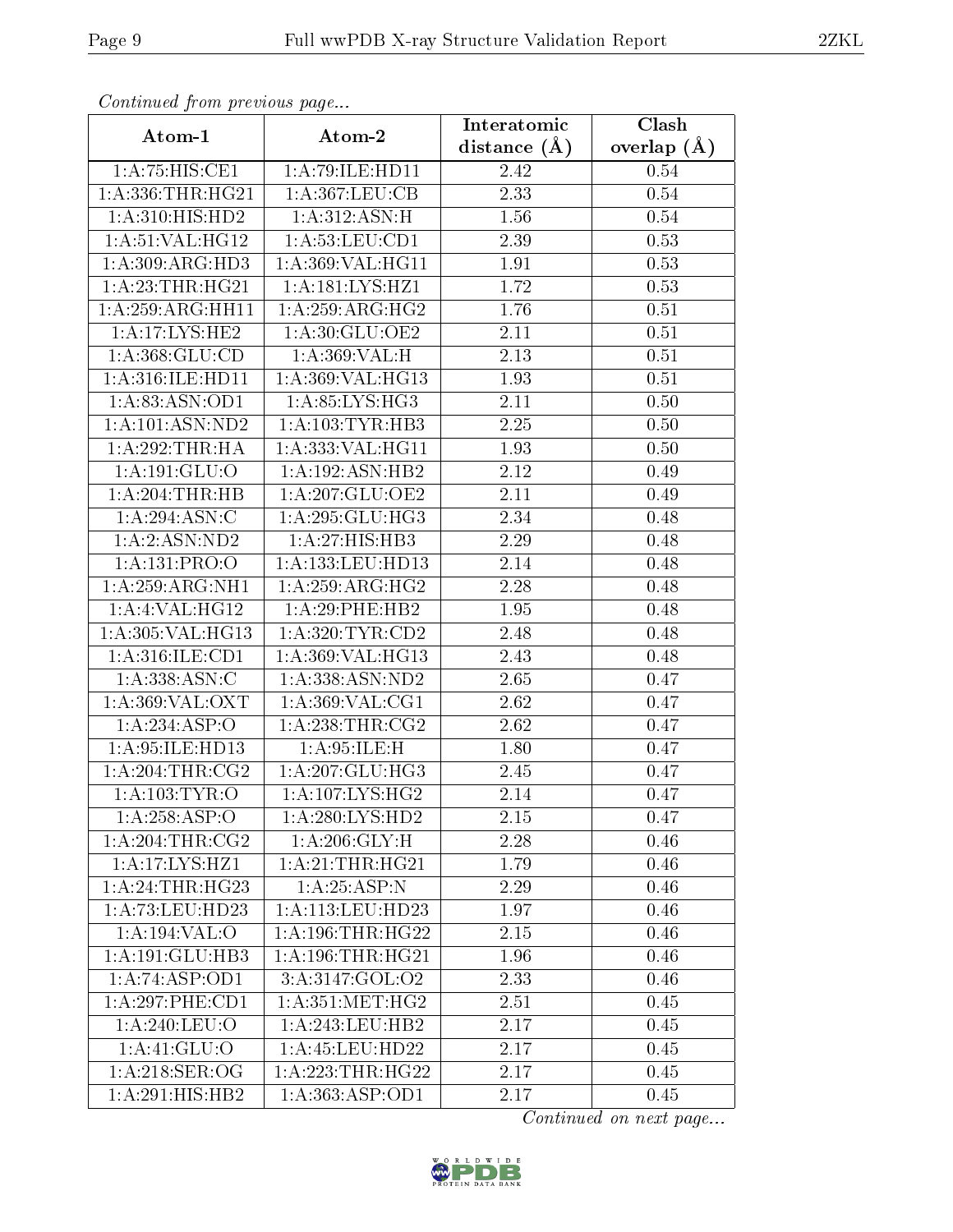| contentava promono ao pago |                     | Interatomic       | $\overline{\text{Clash}}$ |
|----------------------------|---------------------|-------------------|---------------------------|
| Atom-1                     | Atom-2              | distance $(A)$    | overlap $(A)$             |
| 1:A:204:THR:HB             | 1:A:207:GLU:HG3     | 1.98              | 0.44                      |
| 1:A:257:ASP:C              | 1: A:257: ASP:OD1   | 2.56              | 0.44                      |
| 1:A:78:ASP:HB2             | 3:A:3147:GOL:H2     | 1.99              | 0.44                      |
| 1:A:304:GLY:HA3            | 1: A:340: GLU:O     | 2.18              | 0.44                      |
| 1: A: 15: ASN: ND2         | 1: A: 136: LYS: NZ  | 2.66              | 0.44                      |
| 1: A:223:THR:CG2           | 1:A:224:LEU:N       | 2.81              | 0.44                      |
| 1: A:357:PHE:CE1           | 1:A:359:PRO:HG3     | 2.53              | 0.43                      |
| 1:A:132:ASN:O              | 1: A:170:LEU:HA     | 2.18              | 0.43                      |
| 1: A:204:THR:HG22          | 1:A:207:GLU:HG3     | 1.99              | 0.43                      |
| 1: A:23:THR:CG2            | 1: A:23:THR:O       | 2.66              | 0.43                      |
| 1:A:204:THR:HG22           | 1:A:207:GLU:N       | 2.21              | 0.43                      |
| 1: A:259: ARG: HA          | 1: A:283: ILE: HG21 | 2.01              | 0.43                      |
| 1:A:221:ASP:OD1            | 1: A:223:THR:HB     | 2.19              | 0.43                      |
| 1: A:254:MET:HG2           | 1: A:263:THR:OG1    | $\overline{2}.19$ | 0.43                      |
| 1: A:313: ASP:OD1          | 1:A:314:ASP:N       | 2.49              | 0.42                      |
| 1: A: 188: PRO: HG2        | 1:A:190:ILE:HD11    | 2.01              | 0.42                      |
| 1:A:197:VAL:HA             | 1:A:198:PRO:HD3     | 1.77              | 0.42                      |
| $1:A:111:\overline{GLU:O}$ | 1: A:115: ARG:HG3   | 2.20              | 0.42                      |
| 1: A:176: ILE: HD13        | 1:A:197:VAL:HG21    | 2.01              | 0.42                      |
| 1:A:169:THR:C              | 1: A:170: LEU: HD22 | 2.40              | 0.42                      |
| 1:A:4:VAL:HG22             | 1: A:50: ILE: HG13  | 2.01              | 0.42                      |
| 1: A:280: LYS:O            | 1:A:283:ILE:CD1     | 2.63              | 0.42                      |
| 1:A:336:THR:HG23           | 1:A:367:LEU:HD23    | 2.03              | 0.41                      |
| 1:A:305:VAL:O              | 1:A:339:ILE:HA      | 2.21              | 0.41                      |
| 1:A:23:THR:O               | 1:A:23:THR:HG22     | 2.20              | 0.41                      |
| 1: A:65:PHE:N              | 1:A:65:PHE:CD2      | 2.88              | 0.41                      |
| $1:$ A:95:ILE:HD13         | 1: A:95: ILE:N      | 2.36              | 0.41                      |
| 1:A:234:ASP:O              | 1:A:238:THR:HG22    | 2.20              | 0.41                      |
| 1: A:265:PHE:CE1           | 1:A:266:ILE:HD13    | 2.56              | 0.41                      |
| 1:A:191:GLU:HG2            | 1:A:192:ASN:OD1     | 2.19              | 0.40                      |
| 1:A:296:LYS:HB2            | 1:A:352:TRP:HB3     | 2.02              | 0.40                      |
| 1:A:307:ARG:HB2            | 1:A:338:ASN:ND2     | 2.36              | 0.40                      |
| 1:A:259:ARG:H              | 1:A:259:ARG:HD3     | 1.86              | 0.40                      |
| 1:A:326:LEU:HD12           | 1:A:326:LEU:HA      | 1.88              | 0.40                      |

Continued from previous page.

There are no symmetry-related clashes.

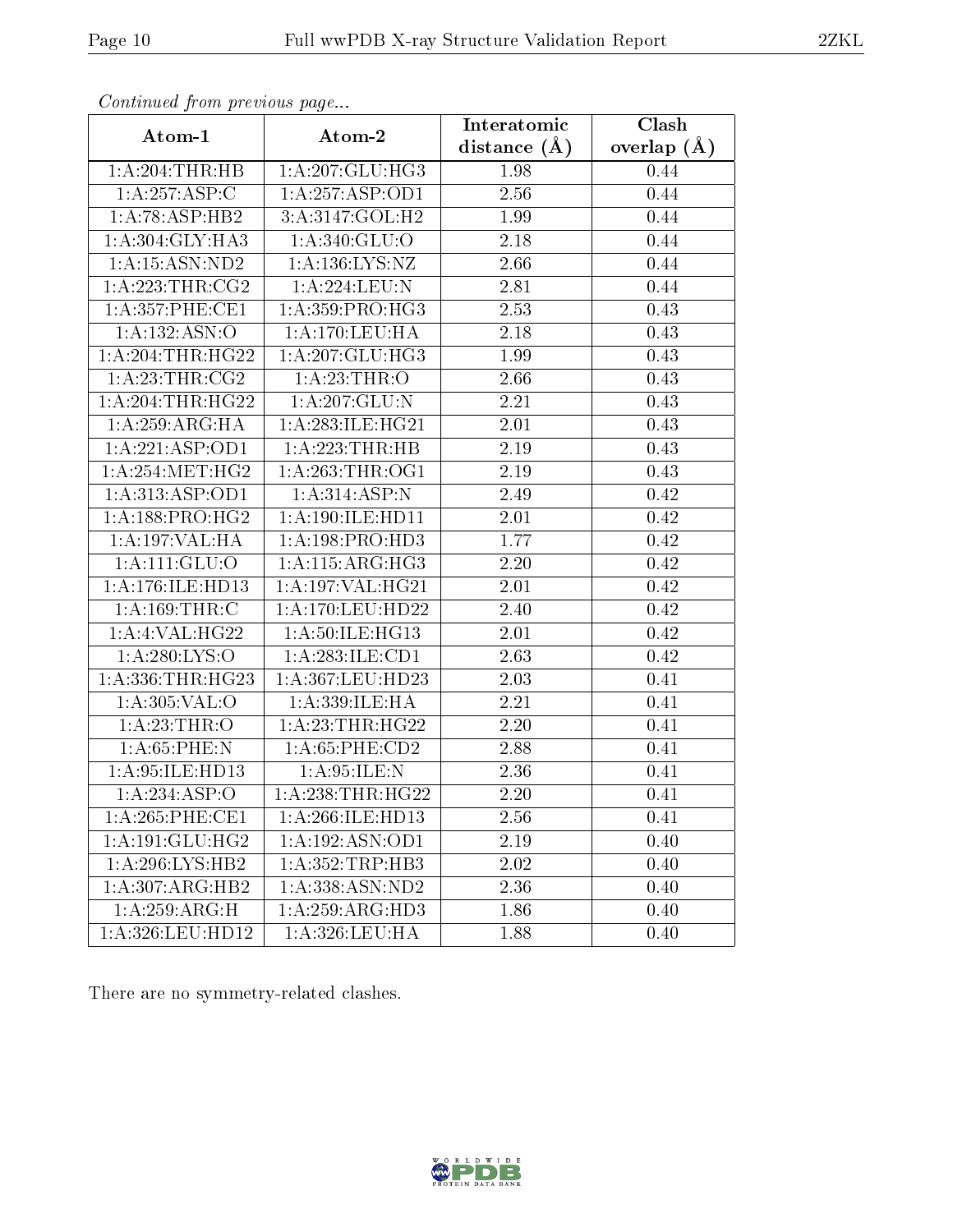### 5.3 Torsion angles (i)

#### 5.3.1 Protein backbone  $(i)$

In the following table, the Percentiles column shows the percent Ramachandran outliers of the chain as a percentile score with respect to all X-ray entries followed by that with respect to entries of similar resolution.

The Analysed column shows the number of residues for which the backbone conformation was analysed, and the total number of residues.

| Mol   Chain | Analysed                                                        |  | Favoured   Allowed   Outliers   Percentiles |  |
|-------------|-----------------------------------------------------------------|--|---------------------------------------------|--|
|             | $^{\perp}$ 357/369 (97%)   334 (94%)   20 (6%)   3 (1%)   19 36 |  |                                             |  |

All (3) Ramachandran outliers are listed below:

| Mol | Chain | Res | Type   |
|-----|-------|-----|--------|
|     |       | 34  | GLN    |
|     |       | 281 | PRO    |
|     |       | 361 | 14 L L |

#### $5.3.2$  Protein sidechains  $(i)$

In the following table, the Percentiles column shows the percent sidechain outliers of the chain as a percentile score with respect to all X-ray entries followed by that with respect to entries of similar resolution.

The Analysed column shows the number of residues for which the sidechain conformation was analysed, and the total number of residues.

| $\mid$ Mol $\mid$ Chain | Rotameric   Outliers   Percentiles<br>Analysed |                        |                         |  |
|-------------------------|------------------------------------------------|------------------------|-------------------------|--|
|                         | $328/336(98\%)$                                | 289 (88\%)   39 (12\%) | $\boxed{5}$ $\boxed{8}$ |  |

All (39) residues with a non-rotameric sidechain are listed below:

| Mol | Chain | Res | <b>Type</b> |
|-----|-------|-----|-------------|
|     |       | 20  | <b>LEU</b>  |
|     |       | 24  | THR         |
|     |       | 34  | <b>GLN</b>  |
|     |       | 40  | LEU         |
|     | А     | 45  | LEU         |
|     |       | 53  | LEU         |
|     |       | 81  | THR         |
|     |       | 90  | LEU         |

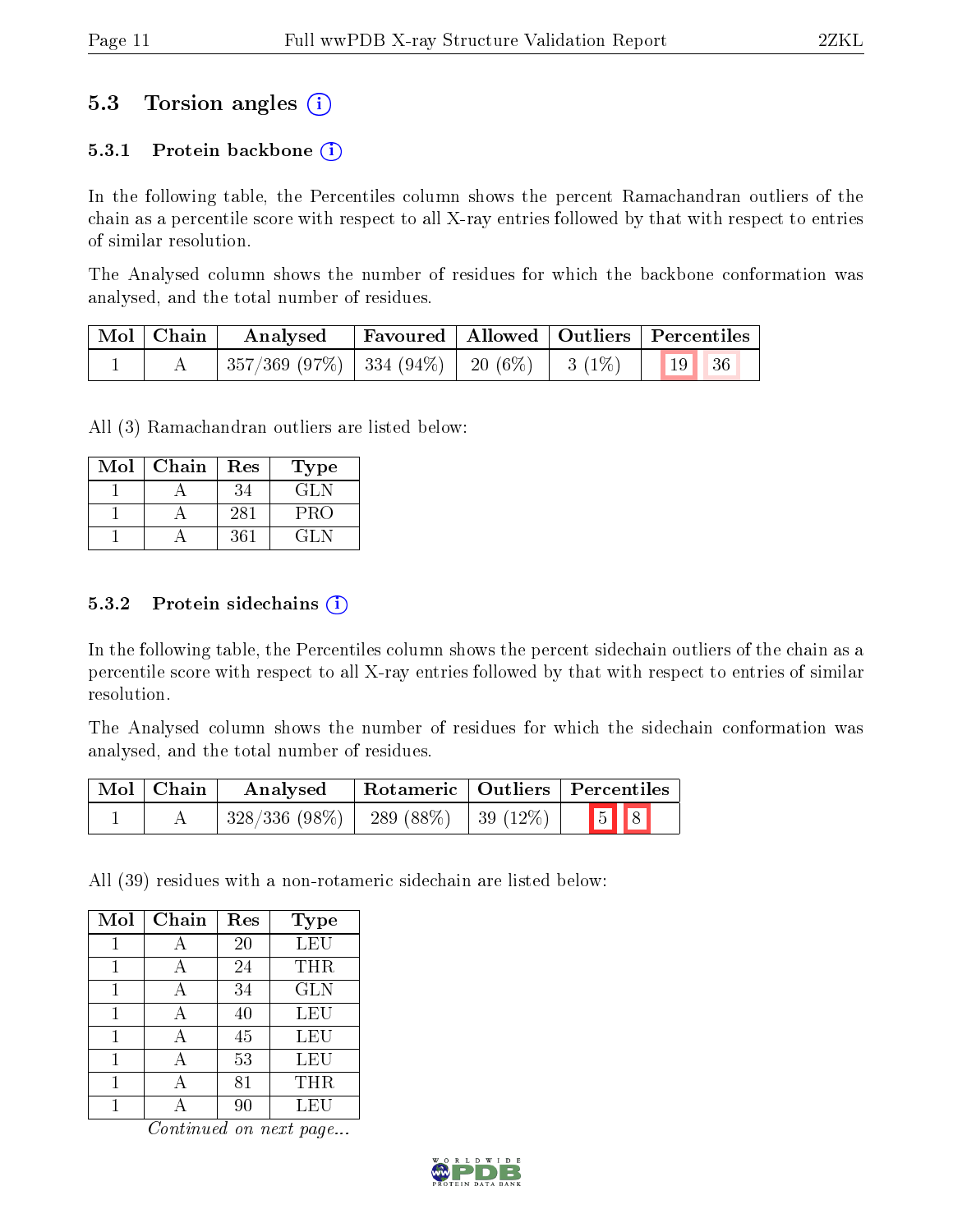| Mol            | Chain                               | Res              | Type                    |
|----------------|-------------------------------------|------------------|-------------------------|
| $\overline{1}$ | $\overline{\rm A}$                  | 95               | ILE                     |
| $\overline{1}$ | $\overline{A}$                      | 100              | $\overline{\text{ASP}}$ |
| $\overline{1}$ | $\overline{A}$                      | 120              | $\overline{\text{GLU}}$ |
| $\overline{1}$ | $\overline{A}$                      | 133              | LEU                     |
| $\overline{1}$ | $\overline{A}$                      | $\overline{167}$ | $\overline{{\rm GLU}}$  |
| $\mathbf{1}$   | $\overline{A}$                      | 174              | $\overline{\text{ASP}}$ |
| $\mathbf{1}$   | $\overline{A}$                      | 196              | <b>THR</b>              |
| $\mathbf{1}$   |                                     | 204              | <b>THR</b>              |
| $\mathbf 1$    | $\frac{\overline{A}}{\overline{A}}$ | 211              | LEU                     |
| $\overline{1}$ |                                     | $\overline{212}$ | LEU                     |
| $\mathbf{1}$   | $\overline{A}$                      | 219              | $\overline{\rm{ARG}}$   |
| $\overline{1}$ | $\overline{A}$                      | 220              | LEU                     |
| $\overline{1}$ | $\overline{A}$                      | 224              | LEU                     |
| $\overline{1}$ | $\overline{A}$                      | 227              | LEU                     |
| $\overline{1}$ | $\overline{A}$                      | 238              | <b>THR</b>              |
| $\overline{1}$ | $\overline{A}$                      | 240              | LEU                     |
| $\mathbf{1}$   | $\overline{A}$                      | 243              | LEU                     |
| $\mathbf{1}$   | $\overline{A}$                      | 252              | LEU                     |
| $\overline{1}$ | $\overline{A}$                      | $\overline{2}59$ | $\overline{\text{ARG}}$ |
| $\overline{1}$ | $\overline{A}$                      | 271              | $\overline{\rm{ARG}}$   |
| $\mathbf 1$    | $\overline{A}$                      | 281              | PRO                     |
| $\overline{1}$ | $\overline{A}$                      | $\overline{283}$ | <b>ILE</b>              |
| $\mathbf{1}$   | $\overline{A}$                      | 305              | VAL                     |
| $\overline{1}$ | $\overline{A}$                      | $\overline{314}$ | $\overline{\text{ASP}}$ |
| $\overline{1}$ | $\overline{A}$                      | 326              | LEU                     |
| $\overline{1}$ | $\overline{A}$                      | 336              | <b>THR</b>              |
| $\overline{1}$ | $\overline{A}$                      | 338              | $\overline{\text{ASN}}$ |
| $\mathbf{1}$   | $\frac{\overline{A}}{A}$            | 342              | $\overline{\text{LEU}}$ |
| $\mathbf{1}$   |                                     | 344              | $\overline{\rm ASP}$    |
| $\overline{1}$ | А                                   | 348              | $\overline{\text{VAL}}$ |
| $\overline{1}$ | $\overline{\rm A}$                  | $\overline{368}$ | $\overline{{\rm GLU}}$  |

Continued from previous page...

Some sidechains can be flipped to improve hydrogen bonding and reduce clashes. All (10) such sidechains are listed below:

| Mol | Chain | Res | <b>Type</b> |
|-----|-------|-----|-------------|
|     |       | 2   | <b>ASN</b>  |
|     |       | 15  | <b>ASN</b>  |
|     |       | 26  | <b>HIS</b>  |
|     |       | 75  | <b>HIS</b>  |
|     |       | 101 | <b>ASN</b>  |
|     |       | 171 | <b>ASN</b>  |
|     |       | 277 | <b>ASN</b>  |

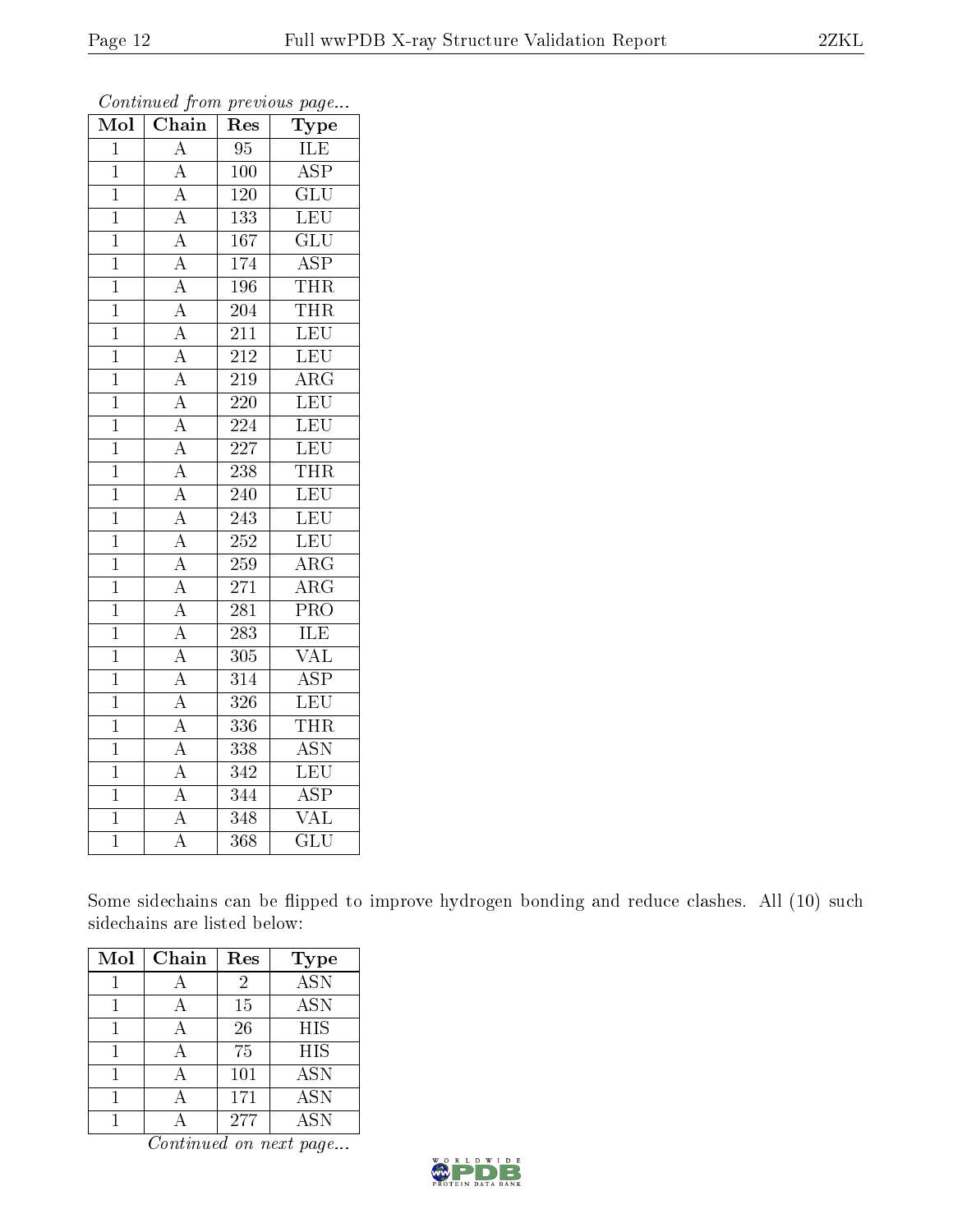Continued from previous page...

| $\operatorname{Mol}$ | Chain | Res | l'ype |
|----------------------|-------|-----|-------|
|                      |       | 288 | HIS   |
|                      |       | 310 | HIS   |
|                      |       | 338 |       |

#### $5.3.3$  RNA  $(i)$

There are no RNA molecules in this entry.

#### 5.4 Non-standard residues in protein, DNA, RNA chains (i)

There are no non-standard protein/DNA/RNA residues in this entry.

#### 5.5 Carbohydrates (i)

There are no carbohydrates in this entry.

### 5.6 Ligand geometry (i)

Of 2 ligands modelled in this entry, 1 is monoatomic - leaving 1 for Mogul analysis.

In the following table, the Counts columns list the number of bonds (or angles) for which Mogul statistics could be retrieved, the number of bonds (or angles) that are observed in the model and the number of bonds (or angles) that are dened in the Chemical Component Dictionary. The Link column lists molecule types, if any, to which the group is linked. The Z score for a bond length (or angle) is the number of standard deviations the observed value is removed from the expected value. A bond length (or angle) with  $|Z| > 2$  is considered an outlier worth inspection. RMSZ is the root-mean-square of all Z scores of the bond lengths (or angles).

| Mol<br>Type |     | Chain | Res  | Link                     |                               | Bond lengths |        |         | Bond angles |  |
|-------------|-----|-------|------|--------------------------|-------------------------------|--------------|--------|---------|-------------|--|
|             |     |       |      | Counts-                  | $\mathcal{L}_{\text{RMSZ}+1}$ | $\# Z $      | Counts | RMSZ    | $\# Z $     |  |
|             | JUL |       | 3147 | $\overline{\phantom{a}}$ | 5.5.5                         | 0.95         |        | b, b, b | $0.24\,$    |  |

In the following table, the Chirals column lists the number of chiral outliers, the number of chiral centers analysed, the number of these observed in the model and the number defined in the Chemical Component Dictionary. Similar counts are reported in the Torsion and Rings columns. '-' means no outliers of that kind were identified.

|     |      |        | Mol   Type   Chain   Res   Link   Chirals   Torsions   Rings |                          |
|-----|------|--------|--------------------------------------------------------------|--------------------------|
| GOL | 3147 | $\sim$ | $\left  \frac{2}{4/4/4} \right $                             | <b>Contract Contract</b> |

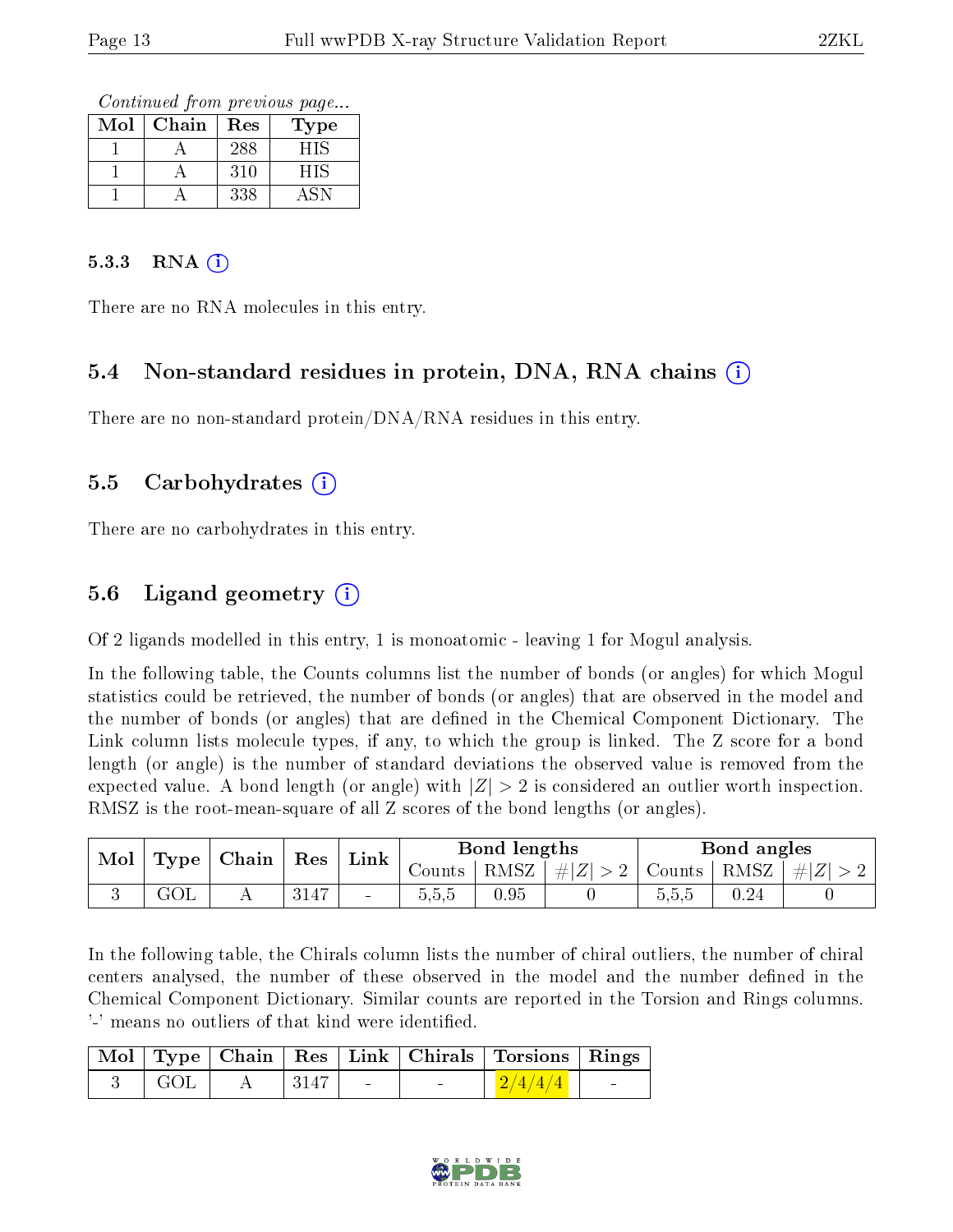There are no bond length outliers.

There are no bond angle outliers.

There are no chirality outliers.

All (2) torsion outliers are listed below:

| $Mol$   Chain   Res   Type |      |      | Atoms                          |
|----------------------------|------|------|--------------------------------|
|                            |      |      | $3147$ GOL $\vert$ O2-C2-C3-O3 |
|                            | 3147 | GOL. | C1-C2-C3-O3                    |

There are no ring outliers.

1 monomer is involved in 2 short contacts:

|  |             | Mol   Chain   Res   Type   Clashes   Symm-Clashes |
|--|-------------|---------------------------------------------------|
|  | -3147   GOL |                                                   |

### 5.7 [O](https://www.wwpdb.org/validation/2017/XrayValidationReportHelp#nonstandard_residues_and_ligands)ther polymers (i)

There are no such residues in this entry.

#### 5.8 Polymer linkage issues (i)

There are no chain breaks in this entry.

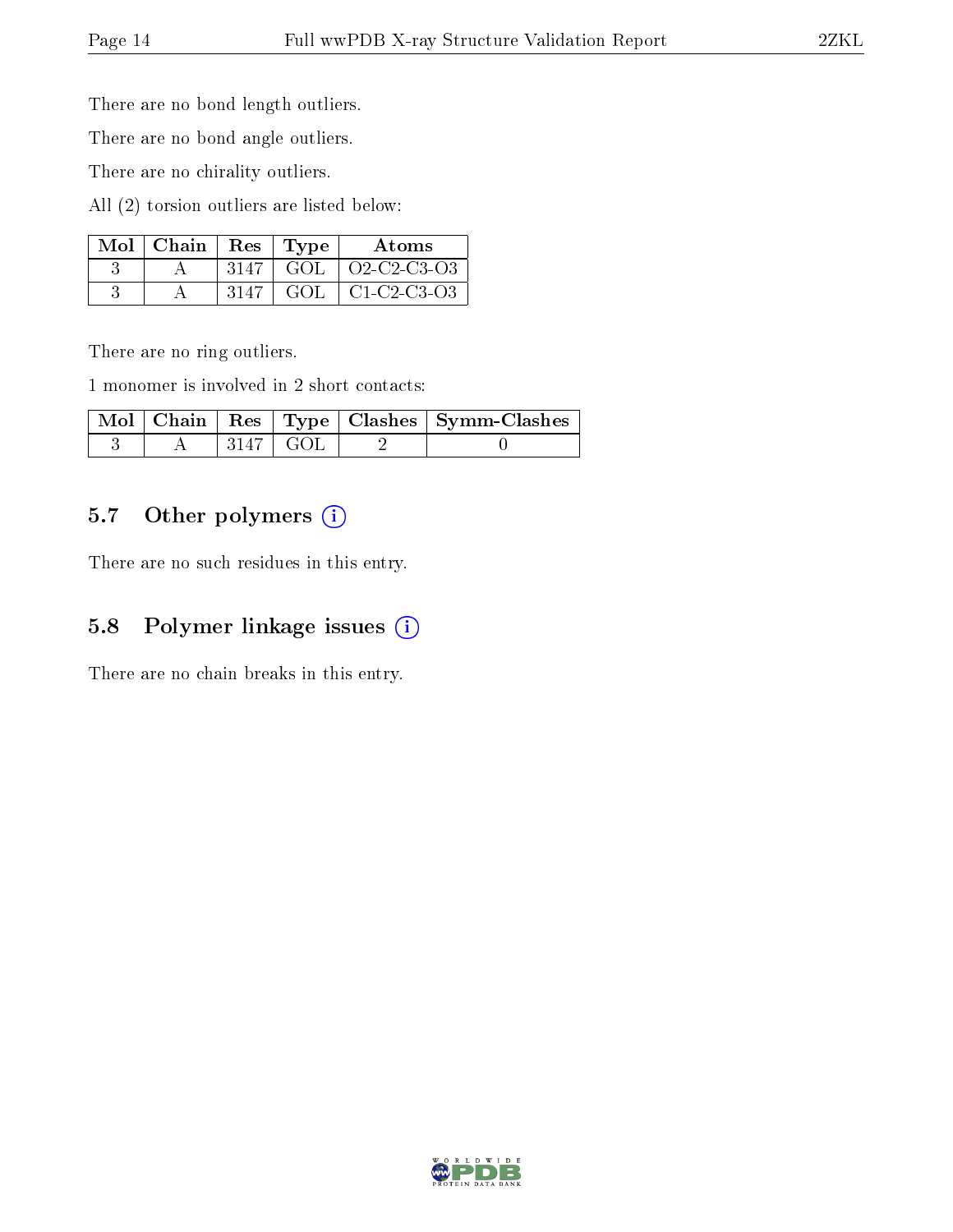## 6 Fit of model and data  $(i)$

## 6.1 Protein, DNA and RNA chains  $(i)$

In the following table, the column labelled  $#RSRZ> 2'$  contains the number (and percentage) of RSRZ outliers, followed by percent RSRZ outliers for the chain as percentile scores relative to all X-ray entries and entries of similar resolution. The OWAB column contains the minimum, median,  $95<sup>th</sup>$  percentile and maximum values of the occupancy-weighted average B-factor per residue. The column labelled ' $Q< 0.9$ ' lists the number of (and percentage) of residues with an average occupancy less than 0.9.

| Mol   Chain | Analysed     | $\langle {\rm \,RRZ}\rangle$ | $\rm \#RSRZ{>}2$                    | $\mid$ OWAB(Å <sup>2</sup> ) $\mid$ Q<0.9 |  |
|-------------|--------------|------------------------------|-------------------------------------|-------------------------------------------|--|
|             | 361/369(97%) | 0.22                         | 21 (5\%)   23   18   39, 60, 87, 98 |                                           |  |

All (21) RSRZ outliers are listed below:

| Mol            | $Ch\overline{ain}$ | Res | Type                    | <b>RSRZ</b>      |
|----------------|--------------------|-----|-------------------------|------------------|
| $\mathbf{1}$   | $\boldsymbol{A}$   | 344 | <b>ASP</b>              | 3.9              |
| $\mathbf{1}$   | $\overline{A}$     | 191 | GLU                     | 3.7              |
| $\overline{1}$ | $\overline{A}$     | 281 | PRO                     | 3.2              |
| $\mathbf{1}$   | $\boldsymbol{A}$   | 141 | <b>ASN</b>              | 3.2              |
| $\overline{1}$ | $\overline{A}$     | 27  | HIS                     | $\overline{3.1}$ |
| $\overline{1}$ | $\overline{\rm A}$ | 65  | PHE                     | 3.1              |
| $\mathbf{1}$   | $\overline{\rm A}$ | 192 | <b>ASN</b>              | $\overline{3.1}$ |
| $\mathbf{1}$   | $\overline{A}$     | 38  | GLU                     | 3.0              |
| $\overline{1}$ | $\overline{\rm A}$ | 162 | <b>ASN</b>              | 3.0              |
| $\mathbf{1}$   | $\overline{A}$     | 160 | $\overline{\text{GLN}}$ | $3.0\,$          |
| $\mathbf{1}$   | $\overline{A}$     | 34  | <b>GLN</b>              | 2.9              |
| $\mathbf{1}$   | $\overline{A}$     | 368 | GLU                     | 2.8              |
| $\mathbf{1}$   | $\overline{A}$     | 36  | LYS.                    | 2.7              |
| $\mathbf{1}$   | $\overline{\rm A}$ | 45  | <b>LEU</b>              | $2.7\,$          |
| $\mathbf{1}$   | $\overline{\rm A}$ | 142 | TYR                     | 2.6              |
| $\overline{1}$ | $\overline{\rm A}$ | 40  | <b>LEU</b>              | 2.4              |
| $\overline{1}$ | $\overline{A}$     | 314 | $\overline{\rm ASP}$    | $\overline{2.2}$ |
| $\mathbf{1}$   | $\boldsymbol{A}$   | 29  | PHE                     | 2.2              |
| $\overline{1}$ | $\overline{\rm A}$ | 33  | $\rm{ARG}$              | 2.1              |
| $\mathbf{1}$   | $\overline{A}$     | 41  | GLU                     | 2.1              |
| $\mathbf{1}$   | A                  | 342 | LEU                     | 2.1              |

### 6.2 Non-standard residues in protein, DNA, RNA chains (i)

There are no non-standard protein/DNA/RNA residues in this entry.